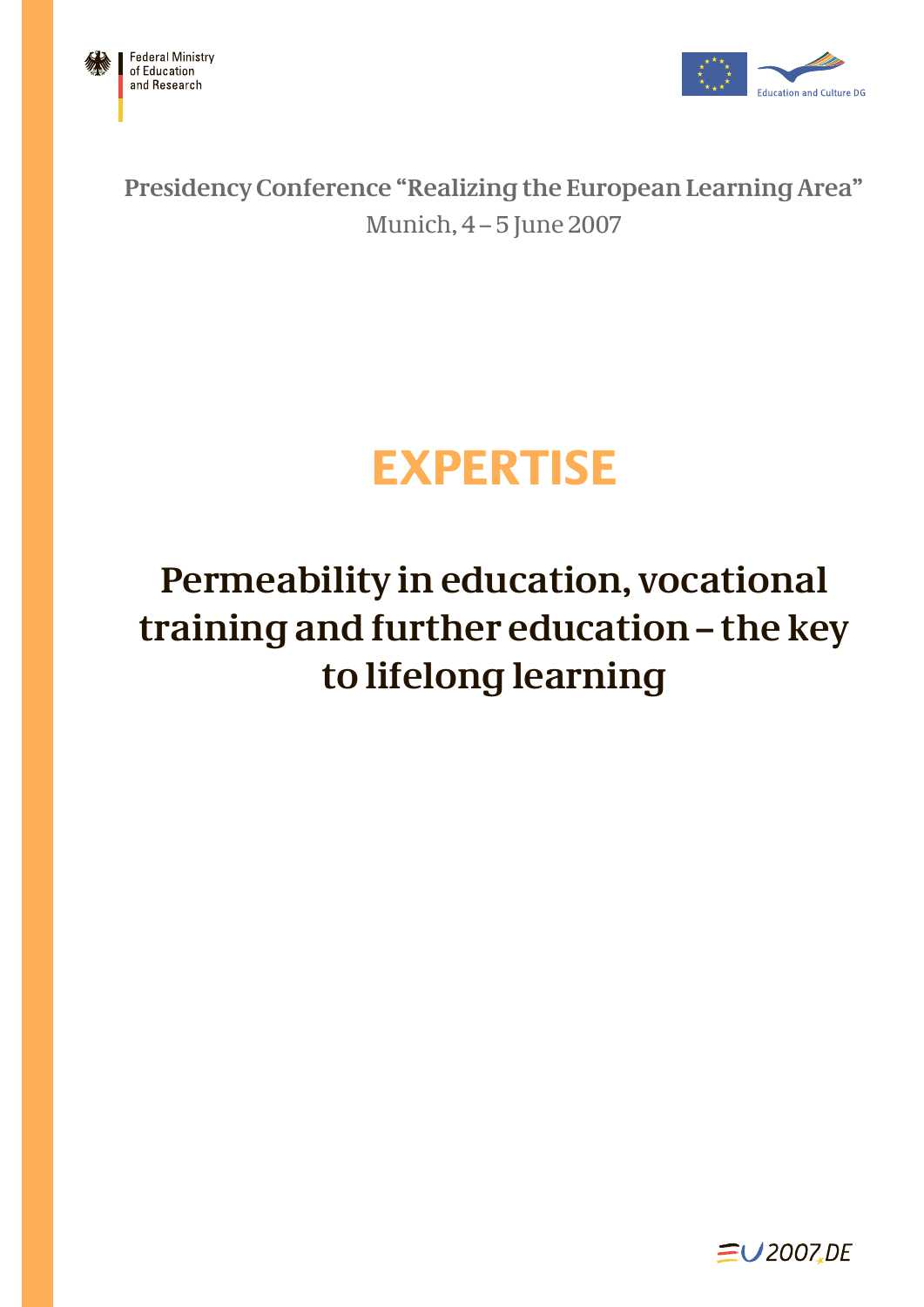## **Permeability in education, vocational training and further education – the key to lifelong learning**

Dr. Walburga Katharina Freitag

| 3. CHALLENGES OR RESISTANCES AND STRATEGIES TO OVERCOME DIFFICULTIES 11        |  |
|--------------------------------------------------------------------------------|--|
|                                                                                |  |
|                                                                                |  |
|                                                                                |  |
|                                                                                |  |
| 4. THE CONTRIBUTION OF NATIONAL QUALIFICATIONS FRAMEWORK (NQF) AND A           |  |
| <b>CREDIT SYSTEM FOR THE IMPLEMENTATION OF PRIOR LEARNING ACCREDITATION 13</b> |  |
|                                                                                |  |
|                                                                                |  |
| 5. VISIBLE EFFECTS IN EUROPE THROUGH IMPLEMENTATION OF APL FOR                 |  |
|                                                                                |  |
|                                                                                |  |
|                                                                                |  |
| 5.3 KEY FOR KNOWLEDGE TRANSFER BETWEEN THE WORLD OF WORK AND EDUCATION  15     |  |
|                                                                                |  |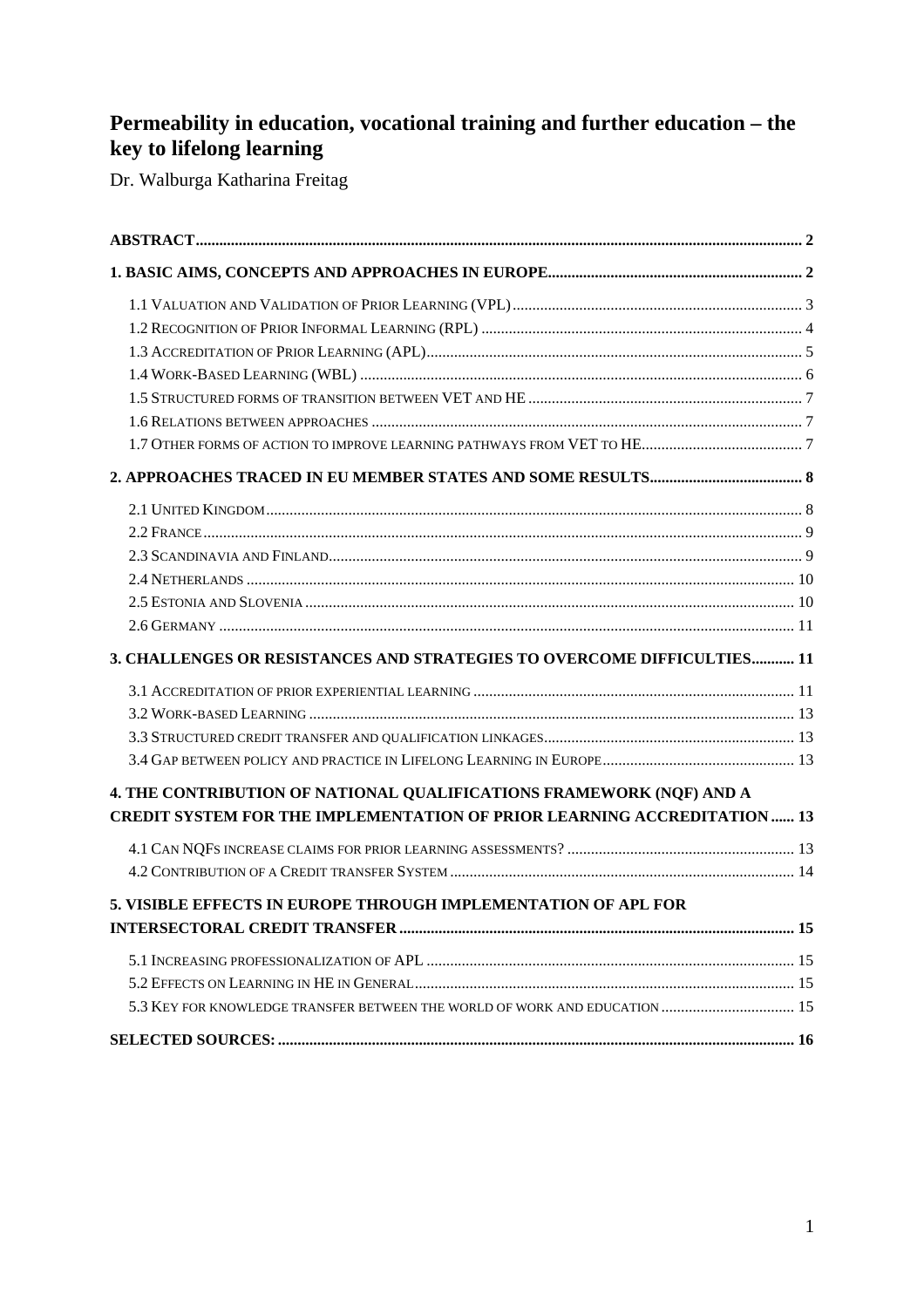## **Permeability in education, vocational training and further education – the key to lifelong learning**

Dr. Walburga Katharina Freitag

## **Abstract**

The central function of *prior learning recognition* as a learning pathway to Higher Education (HE) is to set up frameworks so that learning – regardless of where and how it has been acquired – can be identified, assessed and recognized as equivalent to required learning outcomes of a specific course in HE. The concept is perceived as a key to increase permeability in education systems and hereby social inclusion, as well as an important strategy to reduce the effects of demographic changes. Variations of the concept are described – from a personal growth model to a credit exchange model – all able to interlink vocational education, work and higher education.

National Qualifications Frameworks and Credit transfer systems are seen as important for prior learning recognition models. Problems are perceived in case they are not constructed as integrated systems. A shared understanding of the value of learning descriptors and credits is necessary for individual and formalised credit transfer between VET and HE and vice versa. The Bologna process has a substantial effect on the recognition of prior learning, leading to new initiatives in many countries. The long term experience in France and the UK is challenged and leads to increased reflexivity on APL practice and the development of shared good practice. Outside Europe Australia and British Columbia in Canada are identified as model of good practice.

## **1. Basic aims, concepts and approaches in Europe**

In the late 1990s the EU member states recognised the importance to develop and support the principle of lifelong learning and began to set up political action. The EU definition of lifelong learning covers learning from pre-school to post retirement and includes formal, nonformal and informal learning. It encompasses all activities that improve knowledge, skills and competences, regardless of where and how they are acquired.

This very ambitious aim is accompanied by the demand, that "it is absolutely essential to develop high quality systems for the Accreditation of Prior and Experiential Learning (APEL), and to promote their application in a wide variety of contexts". With the Memorandum on Lifelong Learning (2000) the European Commission expressed a great interest in valuing prior learning and in the ways, how learning participation and outcomes can be understood and recognised. In the Memorandum a particular interest in the recognition of non-formal and informal learning is expressed, which reflects the increasing political awareness given to learning taking place outside formal education and training institutions.

The Copenhagen Declaration, convened in 2002 by the European Ministers for Vocational Education and Training, articulates the priority to investigate "how transparency, comparability, transferability and recognition of competence and/or qualifications, between different countries and at different levels could be promoted" as well as "to develop a set of common principles for validation of non-formal and informal learning with the aim of ensuring greater comparability between approaches in different countries and at different levels".

At the Berlin Conference (2003), the European Ministers responsible for Higher Education promoting the Bologna process underlined the important contribution of higher education in making lifelong learning a reality. They highlighted that within the priority lifelong learning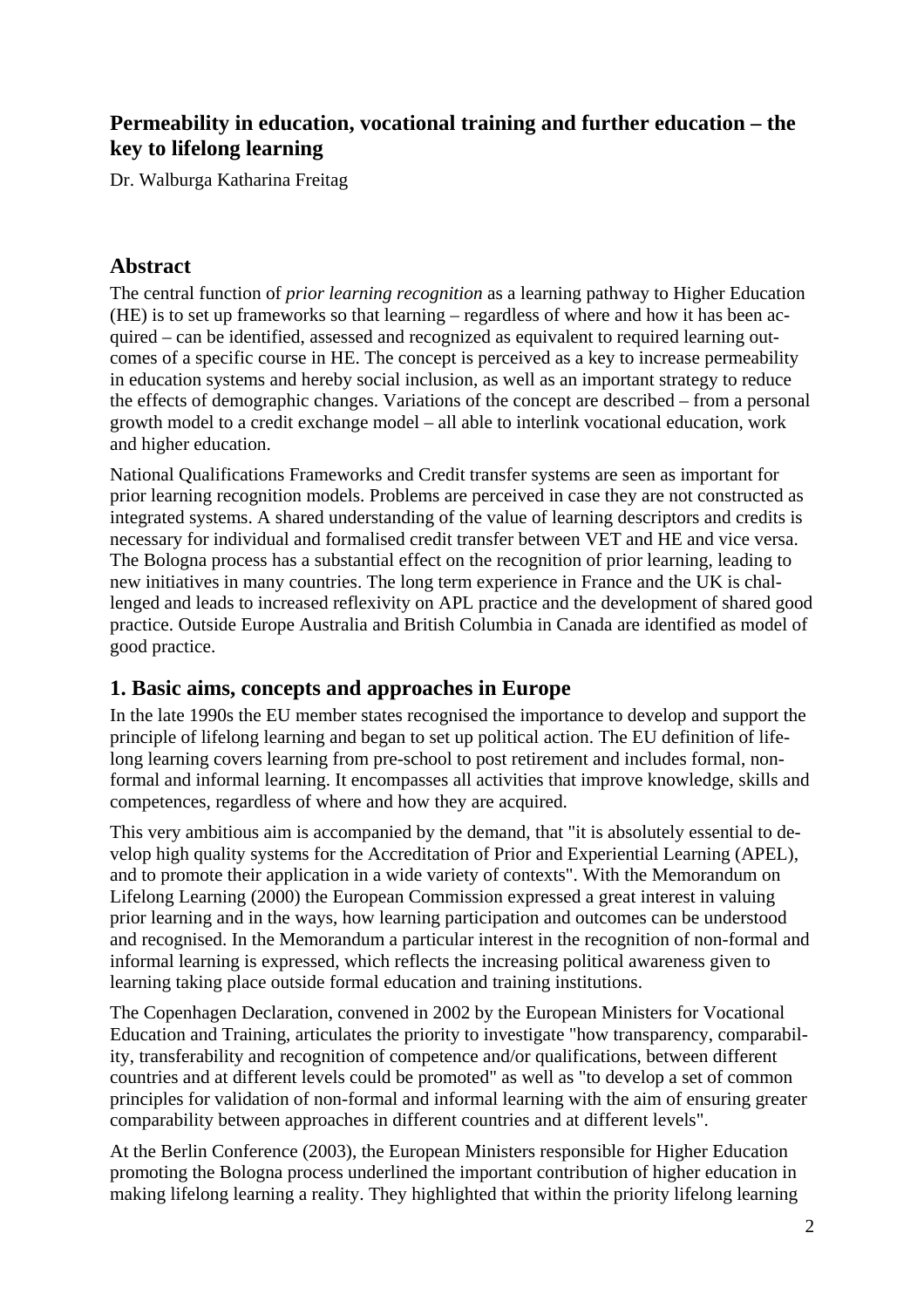the concept of recognition of prior learning must become an integral part of higher education activity. As a consequence, under the headline *Developments in lifelong learning*, the 34 Bologna member states describe their procedures at the national level for prior learning/flexible learning paths every second year.

Finally with the Bruges-Copenhagen Process the European Commission tries to enhance the European Cooperation in VET, and with the initiative to set up a European Qualifications Framework (EQF) for Lifelong Learning an important instrument will be developed to strengthen the interface between Vocational Education & Training (VET) and Higher Education (HE). The EQF links the Bologna and Bruges-Copenhagen-Process together and prior learning recognition arrangements are seen as being important to enhance transitions between VET and HE.

The basic aims behind the promotion of prior learning recognition, intersectoral credit transfer and qualification linkages between Vocational Education &Training (VET) and Higher Education (HE) in Europe are as diverse as the interests of the stakeholder involved:

- to meet the growing demand for skilled and highly skilled worker and professionals,
- to supply the increased demand for labour-market flexibility,
- to reduce the risks of job-insecurity for the employees,
- to find a strategy for the necessity to change not only the workplace but the domain,
- to include citizens after unemployment or family work,
- to reduce the effects of demographic changes,
- to integrate migrants, refugees and other minorities,
- to realize the turn to a "knowledge society",
- to increase the number of students in Higher Education and
- to increase the number of non-traditional students,
- to increase participation, social inclusion and personal development.

The central concept of prior learning recognition, emerging in Europe in the 1980s, seems to be polyvalent since it has the capacity to include formal, non- and informal learning and can be implemented in different settings. Nevertheless, each country has developed specific models which relate to the national education system and the relationships between the world of work and (higher) education. The national terminology very often mirrors these systems and relationships, and the fine nuances between the use of the terms validation, recognition, assessment or accreditation reflect the different cultural habits which are underlying the practice. Processes and settings may vary considerably. In most countries the initial focus in the past was on the recognition of learning derived from experience rather than accreditation.

Let us now have a closer look at the different approaches, which can be characterized not only in terms of cultural background but also in terms of the main field they are related to or developed by (vocational training, higher education, labour market) and in terms of the purposes they are developed for (personal development, gaining access, individual credit transfer, structured credit transfer, advanced standing in a programme).

#### **1.1 Valuation and Validation of Prior Learning (VPL)**

Under the umbrella Term VPL at least two strong approaches can be identified. The Leonardo Network VPL developed the *Valuation of Prior Learning model.* The approach *Identification*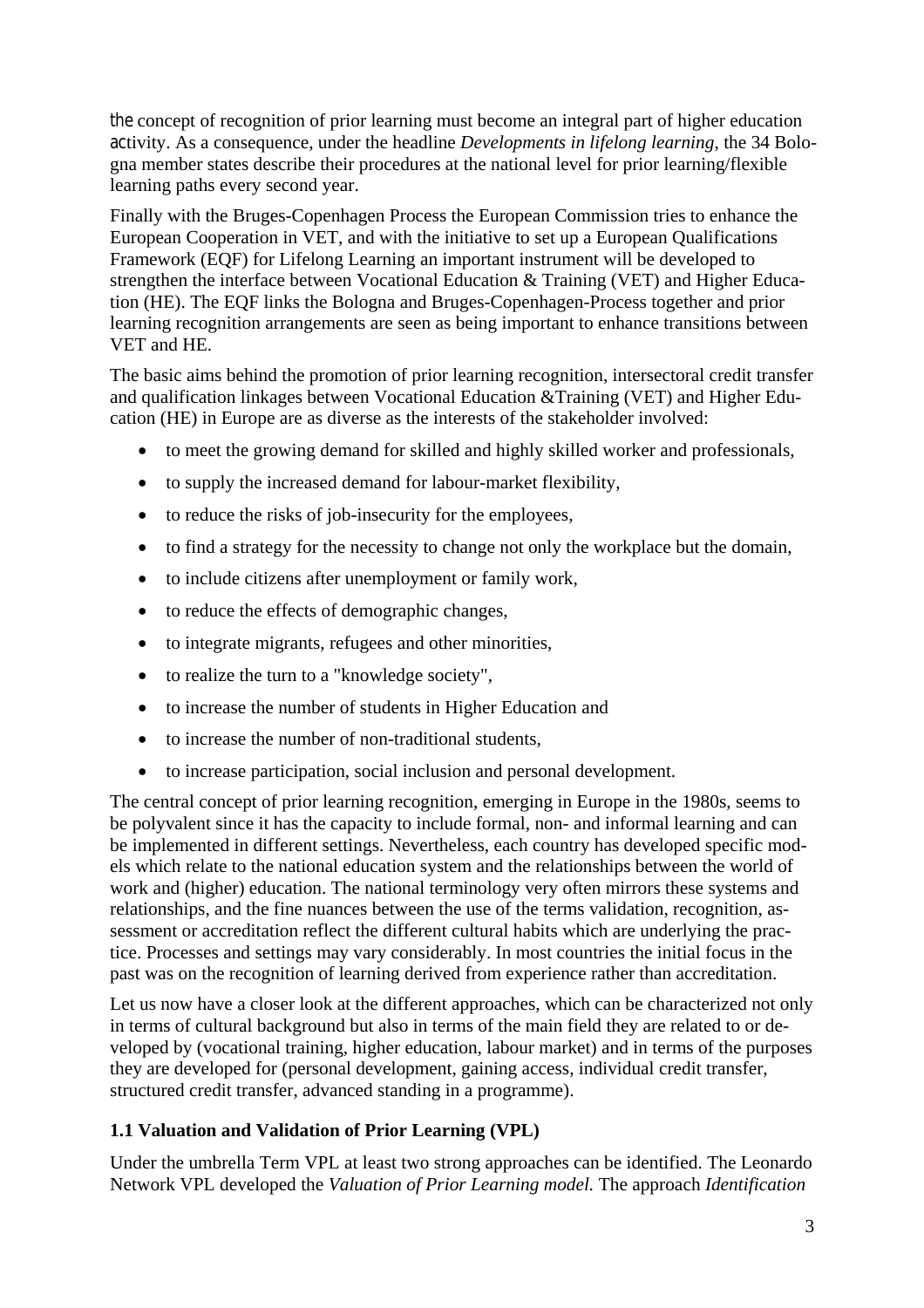*and Validation of Non-Formal and Informal Learning* is shaped by the Council of the European Union and put e.g. forward by the European Centre for the Development of Vocational Training (CEDEFOP). Both approaches share basic assumptions and both are strongly related to the field of vocational training.

Identification and validation are seen as key instruments in enabling the transfer and acceptance of learning outcomes across different settings. The identification of non-formal and informal learning *records* and *makes visible* the individual's learning outcomes. This does not result in a formal certificate or diploma, but, that's the hope of the Council of the European Union, may provide the *basis* for such formal recognition. Comparing the EU-definition with other definitions one has to say that the term *validation* is used by the EU Council in a very specific way. By some fields (e.g. higher education) and in some EU countries (e.g. France) the term is used more broadly to encompass the identification as well as the assessment and recognition of non-formal and informal learning.

The *Common European Principles* for the validation of non-formal and informal learning, stressed as important in the Copenhagen Declaration are subsequently finalised by the Commission in collaboration with a range of partners. They include the main themes: *purpose of validation, individual entitlements, responsibilities of institutions and stakeholders, confidence and trust, impartiality credibility and legitimacy*.

The development of methods and instruments, taking these Common European principles into account, is the aim of:

a) The *Virtual Community on the Identification and Validation of Non-formal and Informal Learning.* This is a web-site provided by the European Centre for the Development of Vocational Training (CEDEFOP) and established in 2003. It is to support the development and implementation of methods and systems for identification and validation of non-formal learning.

b) The *European inventory Validation of non-formal and informal learning* by ECOTEC. Throughout 2005, the European Inventory produced by ECOTEC for the European Commission covered validation initiatives (current practices and best practice examples) in 30 countries.

c) The Leonardo-Network *'Valuation and (Validation) of Prior Learning'*, short VPL-Network which published their results in 2005.

## *Purpose of the Validation of Prior Learning*

The purpose of validating prior learning is manifold and depends on the context; the aim to make visible what has been learned and to create reflexivity on learning, using the assessment-records for better access to the labour-market and the improvement of self esteem, e.g. after long term unemployment or family work, using assessment-records for career development and higher wages and finely finding ways to utilise the assessment-records for access to formal-learning procedures within the national VET sector.

#### **1.2 Recognition of Prior Informal Learning (RPL)**

The approach *Recognition of Prior Informal Learning* (RPL) is a process undertaken by learners, e.g. adults considering returning to 'learning', that involves describing the experiences, reflecting on those experiences, identifying the learning associated with the experiences, defining the learning in terms of statements of skills, knowledge & understanding and last but not least providing evidence of the learning. The learning provider has to provide support to the learner in this process and has to manage the process of recognition in a clear and consistent manner (SCQF Guidelines for RPL, 2000, p 9).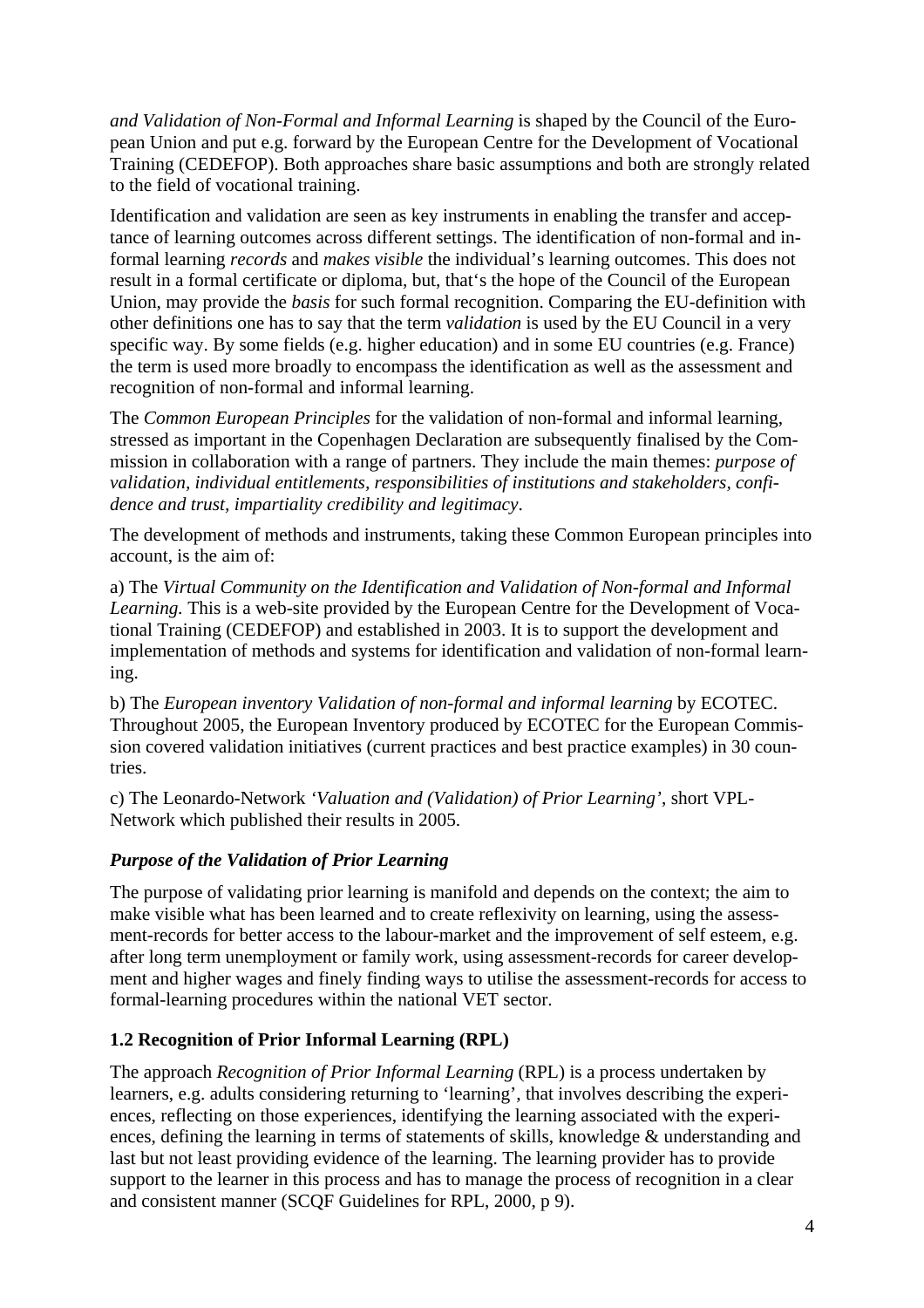RPL shares many assumptions with VPL, has strong roots in higher education and has been implemented in Scottish and Netherlands higher education institutions in the last years.

## *Purpose of RPL*

The RPL can form part of various activities associated with personal and career development as well as with career guidance. This process is *called formative* recognition in contrast to *summative* recognition which is the case, when RPL leads to assessment and credit-rating. RPL can lead to the accreditation (of prior experiential learning) and can be part of this process but does not necessarily have to. The proponents of RPL argue that the strength of RPL is that it creates the possibility to recognise the full potential of the person who claims for RPL and that the recognition is *not restricted by the learning outcomes* of established formal qualifications. For this reason the term RPL remains a preferred term in some Anglophone countries as well as e.g. the Netherlands. With this focus the RPL approach can be seen as a bridge between VPL and APEL.

Some experts argue that the RPL has a broader scope than the accreditation of prior experiential learning (APEL); others see the accreditation of prior learning as broader, because it involves the opportunity for transition between non-formal learning and formal learning, for transition of knowledge derived from work, family and leisure activities to access or advanced standing in Higher Education (HE).

## **1.3 Accreditation of Prior Learning (APL)**

Institutions in Further Education and Higher Education engaged in the accreditation of prior learning make use of one of the following approaches:

- Accreditation of Prior Experiential Learning (APEL),
- Accreditation of Prior Certificated Learning (APCL). Sometimes, e.g. in the UK, the abbreviation APL is used for the accreditation of certificated learning only.

Very often the term Accreditation of Prior Learning (APL) comprises the Accreditation of Prior Experiential **and** the Accreditation of Prior Certificated Learning. Sometimes this is also expressed as AP(E/C)L. In this cases APL is used as an 'umbrella-term'.

## *1.3.1 Accreditation of Prior Experiential Learning (APEL)*

The approach *Accreditation of Prior Experiential Learning* (APEL) is nowadays described as a process, through which learning achieved outside education or training systems is *assessed* and, as appropriate, recognised for *academic purposes*. APEL involves a case-by-case assessment of the individual's knowledge, skills and competencies which may be derived from a whole range of learning experiences, including workplace learning, life experience, and family and voluntary work or caring for children and the elderly. The main characteristic is that APEL always and necessarily assesses the *individual's competences*. When APEL is used for intersectoral credit transfer between e.g. FE and HE the main question is to which extent the *individual's competences* are equivalent to the required learning outcomes, competency outcomes or standards in qualification of a specific course or study programme in Higher **Education** 

## *1.3.2 Accreditation of Prior Certificated Learning (APCL)*

The accreditation of prior certificated learning (APCL) can be described as a process, through which previously assessed and certificated learning is considered and, as appropriate, recognised for academic purposes. In contrast to APEL, which identifies the extent of *individual's competence* equivalent to the programme only, APCL is developed in two directions: A) the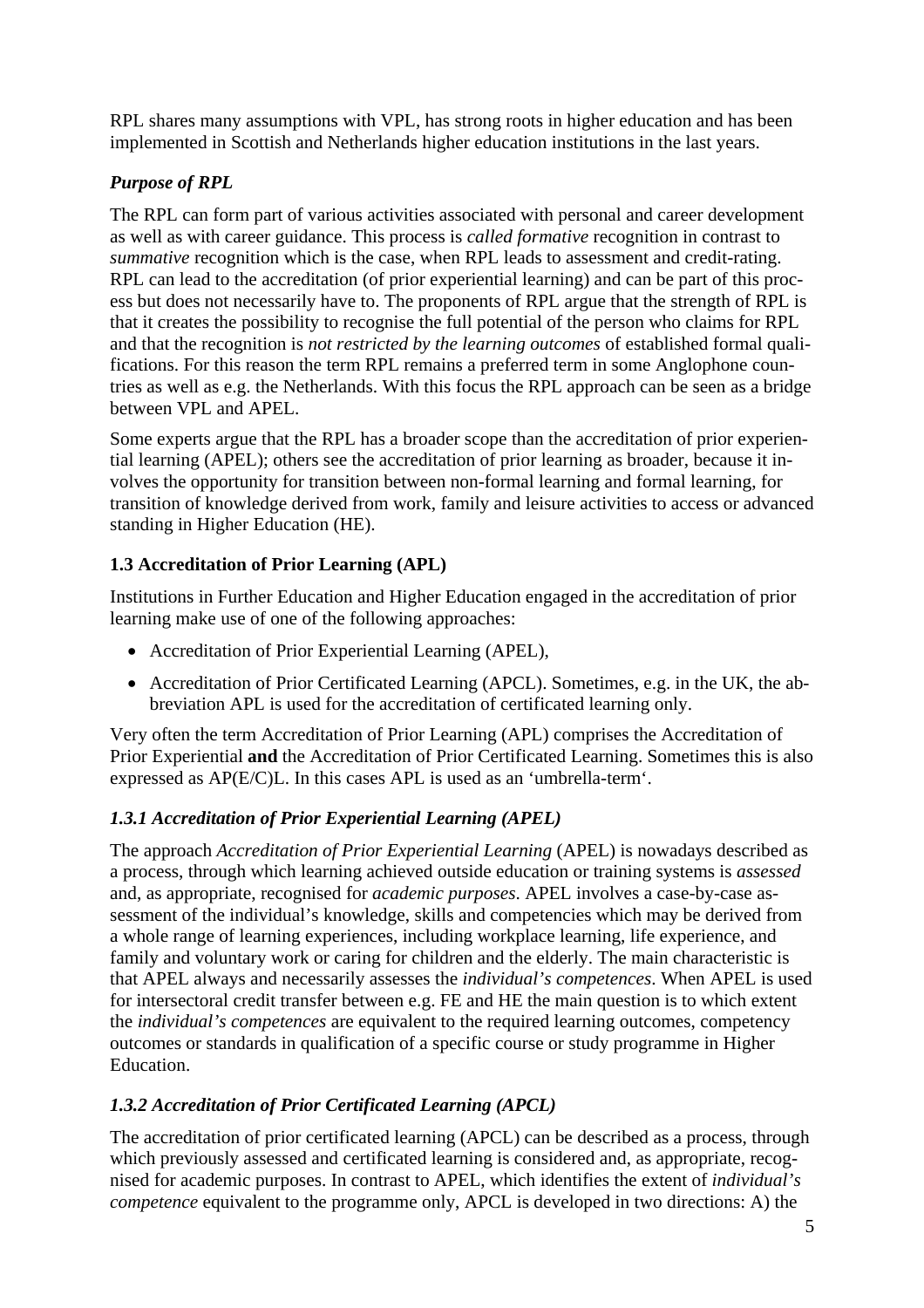accreditation of *individual claims for certified learning* and B) the accreditation of certificated learning as a *formal process of credit transfer*.

A) For APCL as an *individual claim* the previously certificated learning will not be assessed again by the Higher Educations Institution. The question is here to what extent the *certificated qualification is* equivalent to the required learning outcomes. Applications are very often combined with APEL and can lead to access as well as advanced standing, sometimes also referred to as *exemption*.

B) The formal process of *credit transfer* assesses learning outcomes of a course or qualification in vocational education and training (VET) and further education (FE) and relates it to the learning outcomes of the HE programmes. Again, the question is to which extent the learning outcomes of the VET and FE certificates/qualifications are *equivalent* to the required learning outcomes, competency outcomes or standards in qualification of a specific course or study programme in Higher Education. But the main *characteristic* is that the *course or qualification* is assessed for equivalence, *not the student*.

There are two terms strongly connected with the formal process of credit transfer, *articulation and advanced standing*. *Articulation* means the process of connecting two or more qualifications (which are often at different levels) in order to establish clearly defined linkages that provide agreed and consistent levels of credit and enable individuals to progress from one qualification to the next. Articulation arrangements are formal agreements negotiated between education and training providers which establish an agreed amount of credit for a previous qualification in relation to a destination (target) qualification. Important basis for articulation arrangements is cooperation between the two sectors to build up trust since it creates opportunities to transfer with advanced standing. *Advanced standing* is a formal process leading to the recognition of the credit rating of a specific qualification of a higher education partner institution. The credit transfer may be granted for modules or units of competency, or in some cases for whole courses or qualifications which are deemed to be equivalent.

It is important to consider, that in some countries and some higher education institutions credit transfer based on articulation agreements is not part of AP(EL) policies. We will come back to this point in chapter 1.5.

## *1.3.3 Purpose of APL*

The main purpose of APEL and APCL is to widen participation in higher education and to offer strategies for students to make the best use of their learning experience. APEL and APCL can lead to *access* to a HE-programme or to *advanced standing*. If it leads to advanced standing, the credits can be *specific or general.* Specific credit is the accreditation for a specific module/s of the programme, in an award or qualification, a general credit is the award of credits at a particular level in a degree, which does not substitute for a specified module or modules.

Credit transfer and articulation arrangements increase opportunities for students with prior VET sector experience and qualifications to access higher education by facilitating student transition between institutions and sectors.

## **1.4 Work-Based Learning (WBL)**

" … a good deal of the problem with skills is among the existing workforce so, important as it is to fix universities and colleges, these won't have much purchase on three quarters of people in work today [who are] not meeting companies' demands and [who] will still be in work in 2010." (Campbell 2005, in Nixon et al. 2006)

The approach *Work-Based Learning* (WBL) can be described as a work-, organisation- and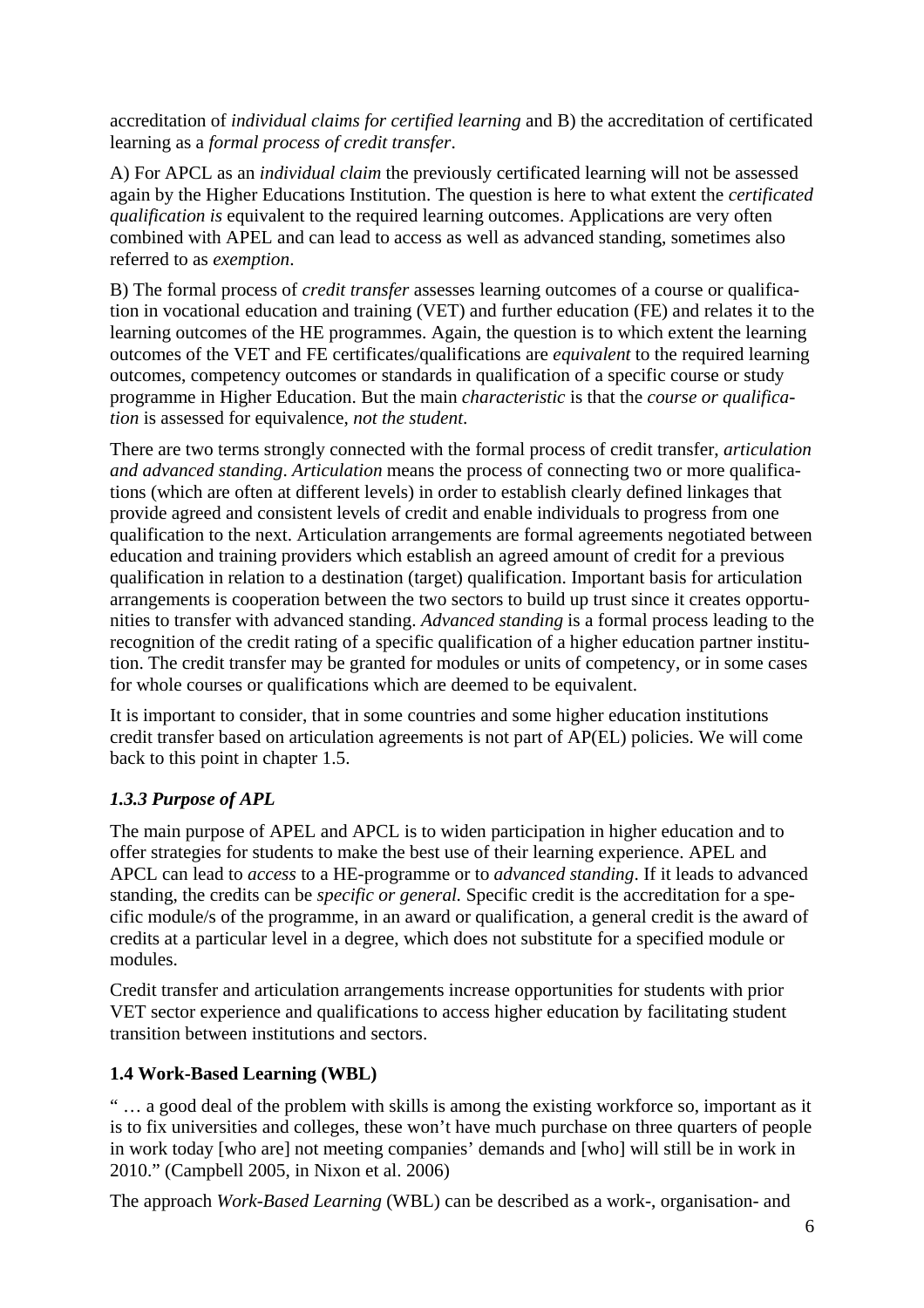student-centred approach to program delivery in higher education (HE). The main characteristic is that the HE institution assesses employee's competencies, the specifically related organisation's business needs and develops individualized learning programmes which can lead to a Certificate, Diploma as well as to a Bachelor, - Master or PhD-Degree.

## *Purpose of WBL*

The development of and the participation in WBL-programs can be part of employers' personal- and organisational development, utilizing an academic framework. WBL forms a part of HE institutions activities on work-related learning, which are understood as learning outcomes achieved through activities which are based in, or derive from the context of work or the workplace.

## **1.5 Structured forms of transition between VET and HE**

When we discussed the approach accreditation of prior certificated learning, variation B) – formal *credit transfer* with advanced standing –, a structured form of transition between VET and HE was already explained. Due to the strong political focus on informal and non-formal learning, the extent to which EU countries make use of formal or structured credit transfer is not assessed yet. These structured ways of credit transfer are relevant for countries with strong VET-systems and for countries realizing that the sectors do have distinct missions and structures but that the futures of both are linked.

Beside the advanced standing the term block credit transfer or block transfer agreements is used. This is the process whereby a block of credits is granted to students who have successfully completed a certificate, diploma or cluster of courses that are recognized as having an academic wholeness, and that can be related meaningfully to a degree program. Distinctions or similarities between advanced standing and block credit transfer will become visible if they are related to the national education and credit transfer systems. Australia and British Columbia in Canada can be seen as pioneers in setting up structured relationships for credit transfer between VET and HE (and vice versa), and thus developing ways like joint courses, multisector campuses, infrastructure sharing in regional areas and research collaboration.

## **1.6 Relations between approaches**

VPL, RPL, APEL, APCL and WBL can either be used separately or can be combined by the institution as well as by the claimer. The result of a VPL or RPL can lead to the application for APEL. Institutions using APEL can utilize methods and instruments developed in VPL. An APEL applicant can combine individual assessment and formal advanced standing. WBL makes use of the instruments of APEL and many higher education institutions offer combined APEL & APCL-procedures. Students claiming for formal credit transfer can also apply for APEL, if they are work experienced.

## **1.7 Other forms of action to improve learning pathways from VET to HE**

Besides the implementation of individualized and structured forms of prior learning recognition other strategies can be identified in National policies. EU countries with a strong history in vocational education and training, like Germany, Switzerland and Austria implemented access policies for the transition from VET to HE. In Germany, for example, master craftsperson, technicians, business and health care manager get formal access to higher education institutions (Universities of Applied Sciences) and the university laws in most federal states allow for access examinations.

Other countries have chosen to strengthen support-ways for non-traditional students. Sweden, for example, has implemented preparatory studies aimed at applicants who lack the specific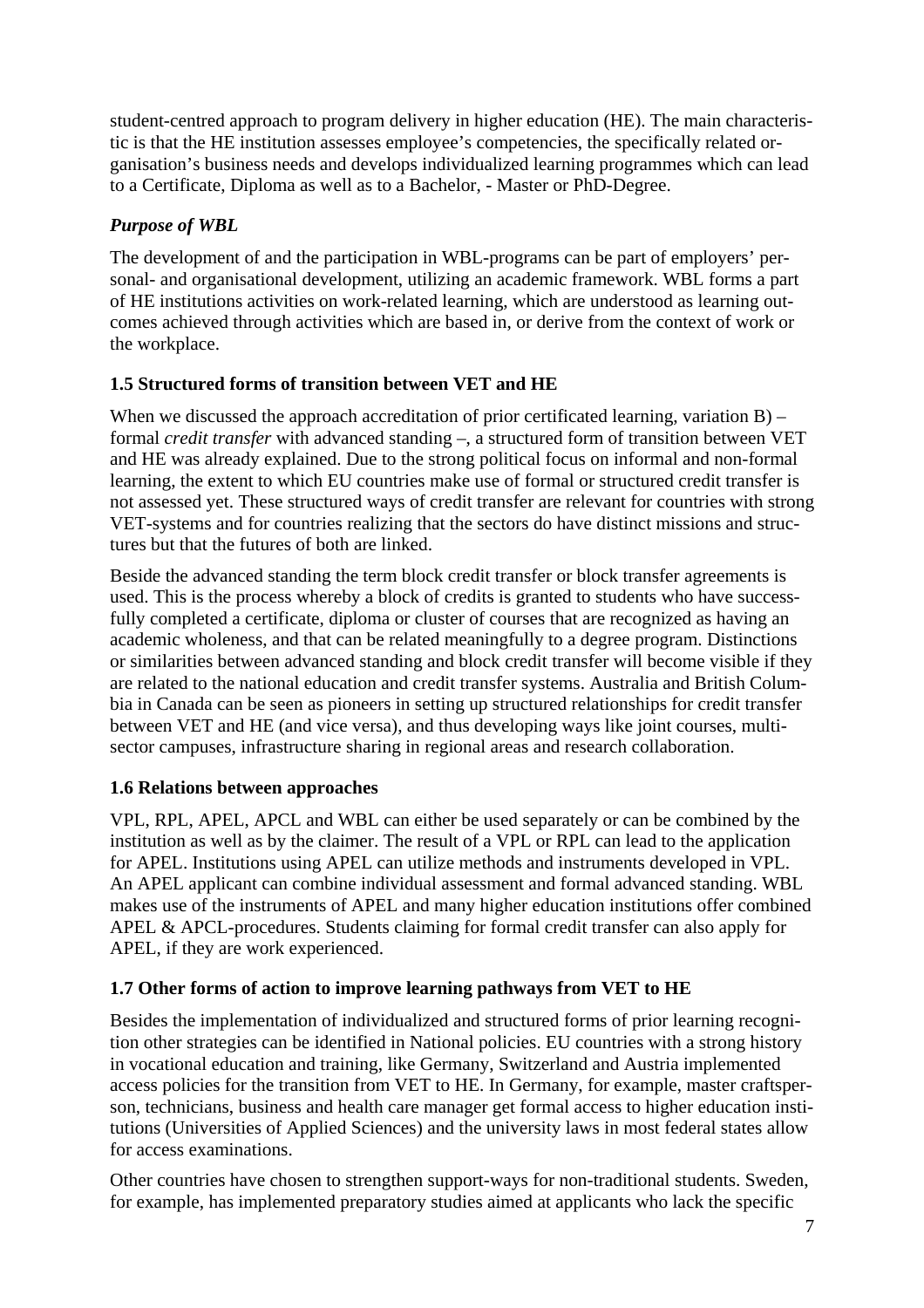qualification for a given programme, a college-year as a bridge between adult education & upper secondary education and HE has been introduced, part-time courses, evening-courses and new courses, that match the demands of students with varying backgrounds better, have been developed. More vocational training programmes in HE with a shorter duration have been set up and last but not least the Universities have been encouraged to be active in offering contract-training programmes to public and private institutions/industry for staff qualification improvement training, in order to meet the demand of a more knowledge-based labour market and economy.

Research on the improvement of non-traditional students' participation in higher education indicates that these structural dimensions are very important and have an impact on the number of claims for APCL and APEL. At the same time alternative routes into higher education for adult students, e.g. access courses, bridge course or preparatory studies - are perceived as competitive routes to recognition and accreditation of prior learning.

## **2. Approaches traced in EU member states and some results**

There is very little research into the implementation of the APL, APEL and WBL approaches in Europe. Without doubt France and the United Kingdom do have the longest traditions and experiences with the implementation and running of APL, with setting up policies and developing quality standards. For all other nations the surveys conducted during the last years come to results which differ greatly.

A survey conducted in 2005 by the European University Association (EUA) shows that only in a minority of EU countries and HE institutions explicit strategies for the accreditation of prior learning – defined as non-formal or non-academic – exist (see Reichert et al., 2005, p 25). Only for France, Ireland, the Netherlands, the United Kingdom and Switzerland explicit strategies are reported. The National Bologna Reports confirm the EUA findings except for Switzerland – which has implemented APL for VET but not for HE yet – and for Norway, a country which has introduced APEL in 2001 already. It also has to be stated that in some countries, e.g. Italy, single faculties in HE institutions are very engaged in APEL.

The Bologna reports 2005 can be taken as an indicator that the Bologna process has a substantial effect on the recognition of prior learning, leading to new initiatives in many countries. This is only partly reflected in surveys comparing the country situations. But the latest publications show that the long term experience in France and the UK is positively challenged by the new initiatives. This leads to increased reflexivity on APL practice and the development of shared good practice. Let's now have a closer look on selected countries.

## **2.1 United Kingdom**

While there is no national initiative the development can be traced back from the 1970s onwards, and is influenced by the assessment movement of the United States as well as the developments of access provision, especially for women. The so called post-92-sector, former polytechnic institutes which are universities now, do have a greater impact on APEL than traditional universities. The *A* in the abbreviation *A*PEL originally stood for assessment. Without having to change the abbreviation the approach changed 10 years ago to accreditation. This change may reflect the way from the *personal growth model,* which has been important at the beginning in the 1980s, to the *credit exchange model,* which derived partly from the impact of the credit transfer regulations in the 1990s.

APEL and APL approaches at present established cover both, accesses to a course or programme as well as credits for advanced standing. The success is partly seen as being dependent on the modularisation of the academic programmes and the specification of learning outcomes, combined with the implementation of the Credit Accumulation and Transfer Scheme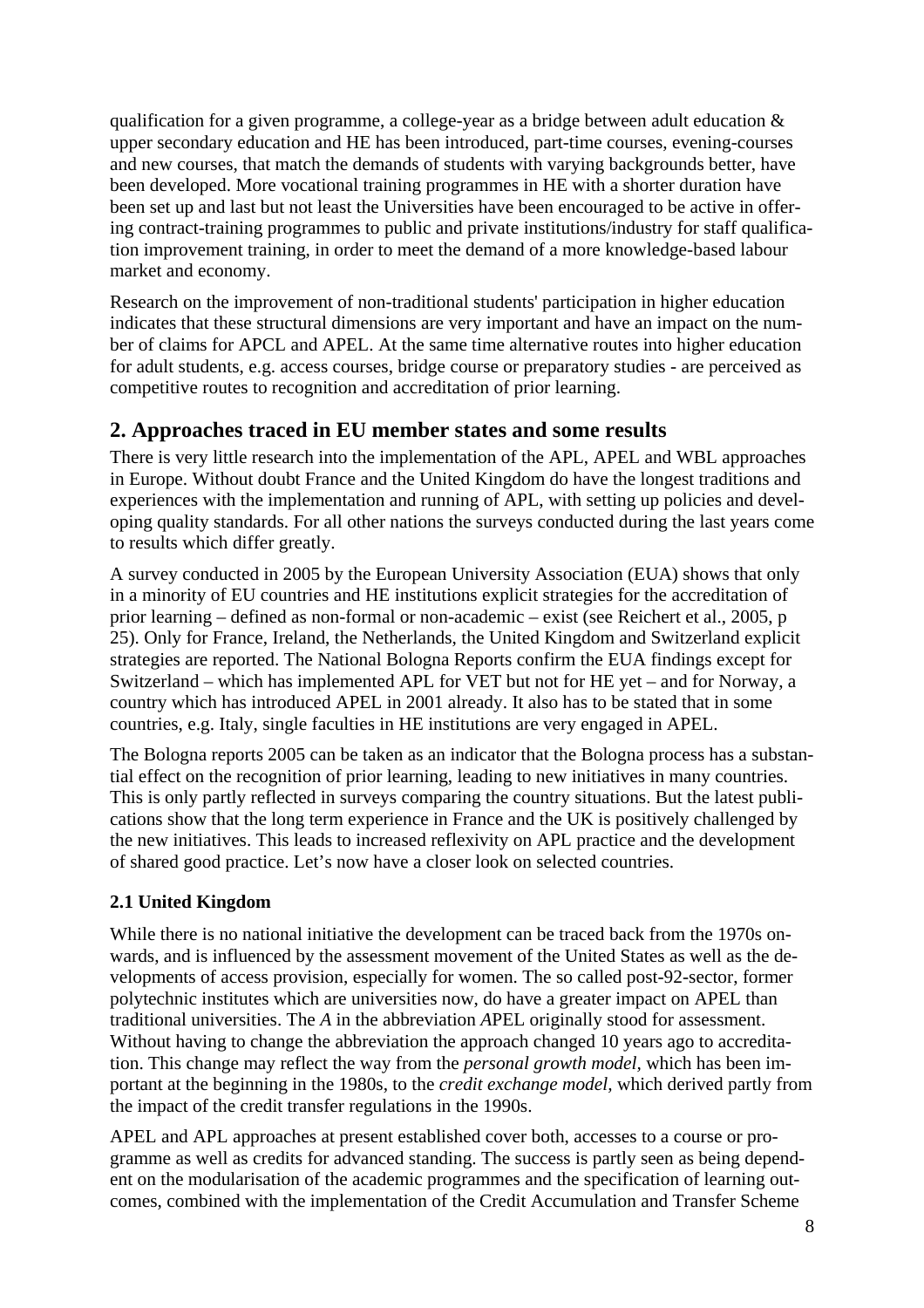(CATS). From this perspective APEL is conceived as being mainstreamed and as a process which converts experience into a tradeable academic currency.

There is, however, not much evidence, that APEL has a significant impact on the wider community in higher education. The European Commission reported in LeMagazine in 2000 that in the UK some 28.000 students were recognised for access or advanced standing. This presumably is a number which indicates the activity in vocational education, since the British/Scottish National Vocational Qualification framework uses APEL. The Mapping APEL survey shows that the majority of higher education institutions have APEL policies in use at institutional or departmental level (or both). Nearly all new universities and two-thirds of old universities have implemented policies. But a gap between policy and practice is reported. The implementation of APEL policies, so the Mapping APEL survey concludes, does not mean that there are substantial numbers of students gaining APEL credit. Hard data on student numbers was very difficult to obtain, but numbers were often under 100 students per year per institution.

APEL is more likely to be introduced for advanced standing to postgraduate programmes, e.g. continuing professional development and courses for managers, than for access to graduate programmes. Experts see the relative lack of APEL activity with respect to *access* to alternative routes into higher education, for example access programmes.

The UK can also be seen as the leading country for the development of the work-based learning approach (WBL). But WBL has not been mainstreamed yet. The approach is driven by a few active practitioners and very few Learning Centres in the UK who are convinced of the value in work-based learning. A cultural shift within the HE institutions would be necessary to implement WBL more widely.

### **2.2 France**

France has one of the most advanced national systems for the validation of prior learning in Europe. It has been established by a number of national laws and decrees beginning as early as 1985 with the right to validate professional skills for *access* to a university course. The 1992 law and 1993 decree 'Validation des Acquis Professionals' (VAP) gave people with a five-year-work experience in a field that corresponds to the diploma for which they are applying the right to gain credit with respect to this diploma. The law and decree of 2002 extends the rights of every citizen in France to request validation of experience, including non-salaried family work and voluntary activities. The 'Validation des Acquis de l' Experience' (VAE) supports the validation of competences irrespective of the learning environment and it is possible, to obtain a complete diploma without having attended the university for any formal learning associated with the programme. The French approach has been very much valued for its strong emphasis on the learner's ability to engage in problem solving and critical thinking. Implementation data from 2002 show that nearly 15,000 applications were received under the 1985 decree and around 12,000 received a positive response. Under the 1993 decree only 2,000 dossiers were received with 1,700 candidates getting a positive response. Resistance however seems to occur relating to the exemption of students from curricular obligation.

#### **2.3 Scandinavia and Finland**

*Norway:* Strategies for the Validation of experiential learning were integrated in the Norwegian reform for lifelong learning, the Competence Reform, launched in 1999. The Validation Project (Realkompetanseprosjektet) formed the foundation for a national system for the validation of non-formal and informal learning during 1999-2002. Similar to France, the National procedures for the recognition of informal and non-formal learning in Norway are relevant in relation to the employment sector, to the third sector, to upper secondary education and higher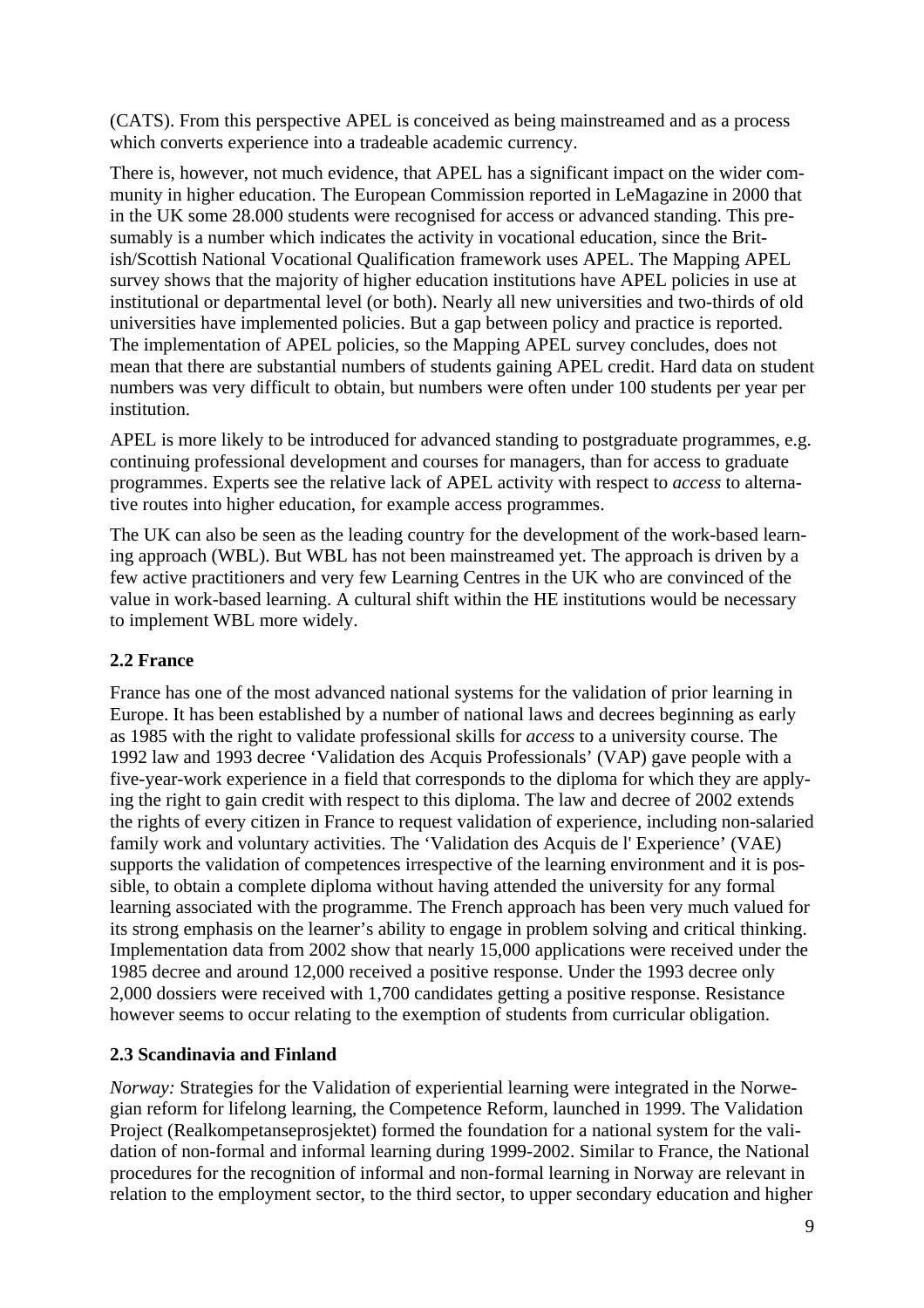education. In 2001 around 2,600 students were given access to university and college degree courses on the basis of non-formal learning, for the academic year 2002/03 already 4,500 students were accepted on this basis. The exemption of modules or parts of the course is possible. The Norwegian REFINE sub-project, finished in 2005, delivers an insight in the processes concerning assessment of candidates and conducted case studies.

*Sweden:* Starting in autumn 2003 all higher education institutions are obliged to assess prior and experiential learning of applicants who demand such an assessment and who lack the formal qualifications or the documentation of such qualifications. Sweden is an example which shows, that many countries do have a bigger experience with the assessment of prior learning than with accreditation and intersectoral credit transfer. As early as 1998 out of 100 adult education and higher education institutions 57 reported that they use methods to assess adults' life and work experience.

*Denmark:* The Danish Government presented a policy paper to the Parliament in November 2004 to strengthen the *Recognition of prior learning within the education system*. There seems to be no assessment on the effects in higher education, yet.

*Finland:* The Ministry of Education published an *Education and Research Development Plan 2003-2008* which stresses the equal right for participating in education according to their abilities. In January 2006, the Ministry of Education granted the University of Turku a pilot project to promote APEL in universities, it is scheduled for three years. In Finland APEL is has not yet been applied.

#### **2.4 Netherlands**

First activities for the recognition of prior learning go back to 1993 in a continuing learning report by the Ministry of Education. A committee was set up and developed the model EVC (recognition of informally acquired skills). In 2000 the Higher Education and Research plan mentions EVC as one instrument for dealing with the necessity to make higher education more accessible and attractive to certain groups of students by granting for RPL and by creating possibilities for individual learning pathways. From 2001-2004 a centre was financed to develop prior learning assessments for secondary education, higher education and the professional sector. In 2005 work of the national centre focused on quality assurance and the evaluation of assessment procedures. The only data available reflects the very beginning of the initiatives, stating that in 2001 the universities of professional education were ahead of the regular universities in developing EVC procedures.

#### **2.5 Estonia and Slovenia**

*Estonia:* The developments in Estonia have emerged from vocational education and higher education. The Applied Higher Education Act and the Universities Act have created a context within which HE institutions develop APL and APEL procedures. The 2003 version of the Universities act allows up to 50% of Bachelor Studies to be recognised through APL and APEL. Also 50% can be applied to higher education and Master's studies through APEL. At the University of Tartu around 1,500 applications were presented for AP(E)L in the academic year 2003/2004. Most applications received full accreditation, less than 10% received partial accreditation and only 28 received no accreditation.

*Slovenia:* Next to Estonia the new EU-member state Slovenia has a policy for accreditation of prior learning. The Slovenian Institute for Adult Education trains accredited assessors and vocational advisors for the validation of prior learning. The Higher Education Act from 2004 pays full attention to lifelong education. The Council of Higher Education defines the criteria for the recognition of knowledge and skills acquired prior to enrolment. They are part of the new criteria on accreditation of higher education institutions and study programmes. Data are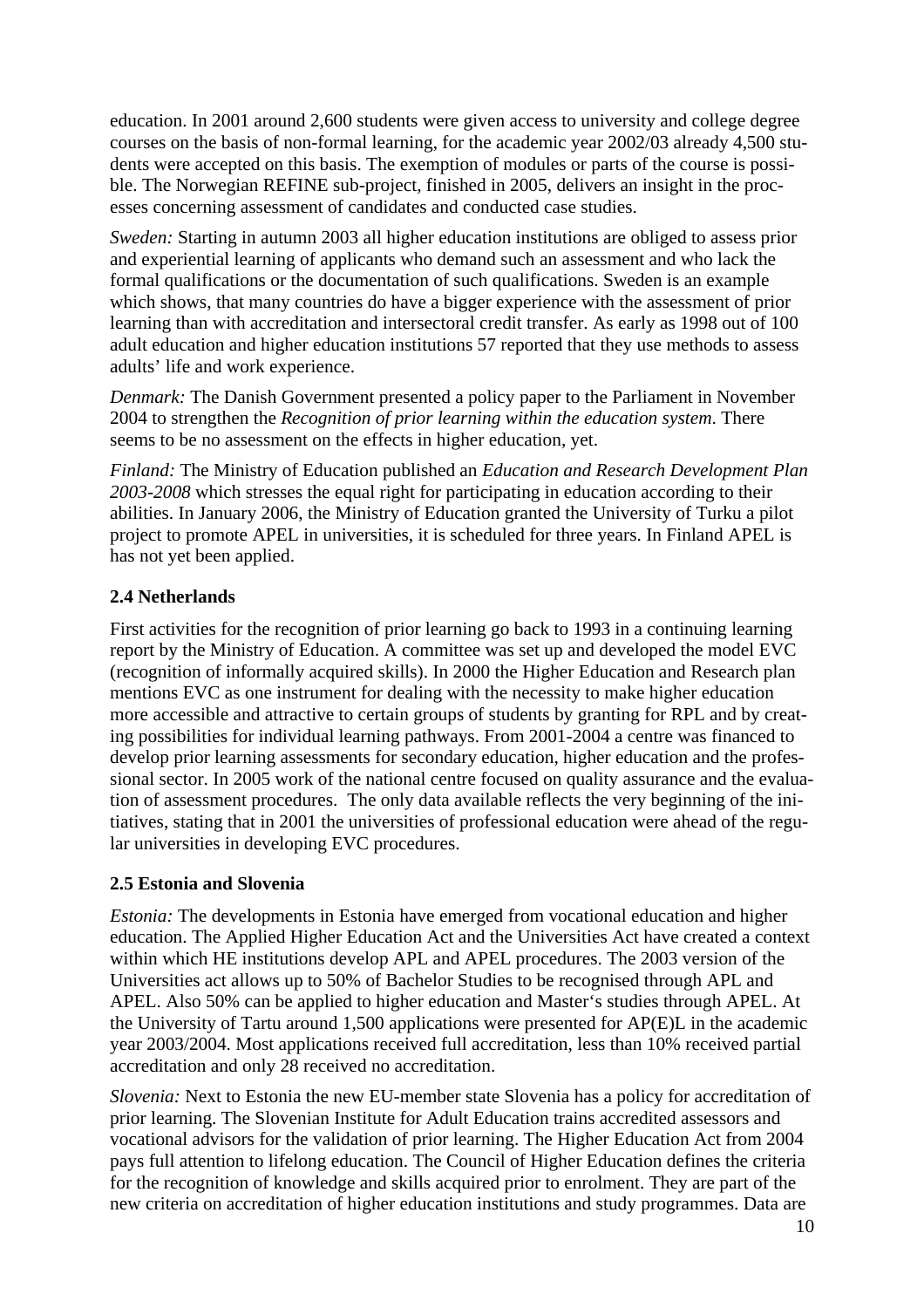not available yet.

## **2.6 Germany**

In 2002 the Standing Conference of the Ministers of Education and Cultural Affairs of the Länder (KMK) published a resolution which can be seen as the starting point for formalised accreditation of prior learning activities in higher education (Universities and Universities of Applied Sciences) in Germany. "Learning outcomes from prior learning can be accepted as equivalent up to 50% of the higher education programme".

In 2003 the German Federal Ministry of Education and Research (BMBF), the German Rectors' Conference (HRK) and KMK jointly signed a set of recommendations for HE institutions related to the KMK resolution with a strong focus on the accreditation of prior *certificated* learning and qualification linkages between FE and HE. The accreditation of prior certificated learning, especially state-wide recognized further education certificates, should be considered as partly equivalent. But since education lies in the responsibility of the Länder, the realisation is governed by the higher education laws of the Länder.

In 2004 and 2005 four projects have been funded by the Bund-Länder Commission for Educational Planning and Research Promotion BLK, from 2005-2007 eleven projects are founded by the BMBF to develop accreditation of prior learning approaches, to identify operational good practice and to enhance the implementation of accreditation of prior learning procedures, policies and infrastructure in the German higher education sector. Since Germany has a well developed dual system in vocational education and training and around 80 state-wide recognized further education certificates, the learning outcomes of these certificates are the basis for accreditation by the projects funded by the BMBF. So the focus will be on the development of APL and more precise on credit transfer with articulation agreements and advanced standing. First implementation results can be expected at the beginning of 2008.

In spring 2007 the BMBF launched a programme for the VET sector to promote a combined approach – a credit point system for VET with an inherent credit transfer system for articulation agreements and advanced standing within VET.

## **3. Challenges or resistances and strategies to overcome difficulties**

## **3.1 Accreditation of prior experiential learning**

## *3.1.1 Challenging the power of the knowledge-producer?*

That APEL has not yet become common practice in Europe's higher education sector has partly to do with the relatively little interest shown by higher education institutions. Strong resistances are reported to exist in all HE institutions but above all within universities. Strong restriction of access can be observed in nearly all countries by so called elite universities. From an academic perspective APL and APEL challenge the view of universities as producer and primary source of 'knowledge'. Universities fear a diversification and deinstitutionalization of knowledge creation activities.

Resistances can be observed not only within the university system but also within professional bodies. Professional bodies have a significant amount of control over higher education entry standards and try to implement mechanism to restrict access. As long as they are not convinced that benefit can be gained, it may be difficult to implement APL procedures. It may be helpful for professions to embrace APEL as part of the professionalization strategy.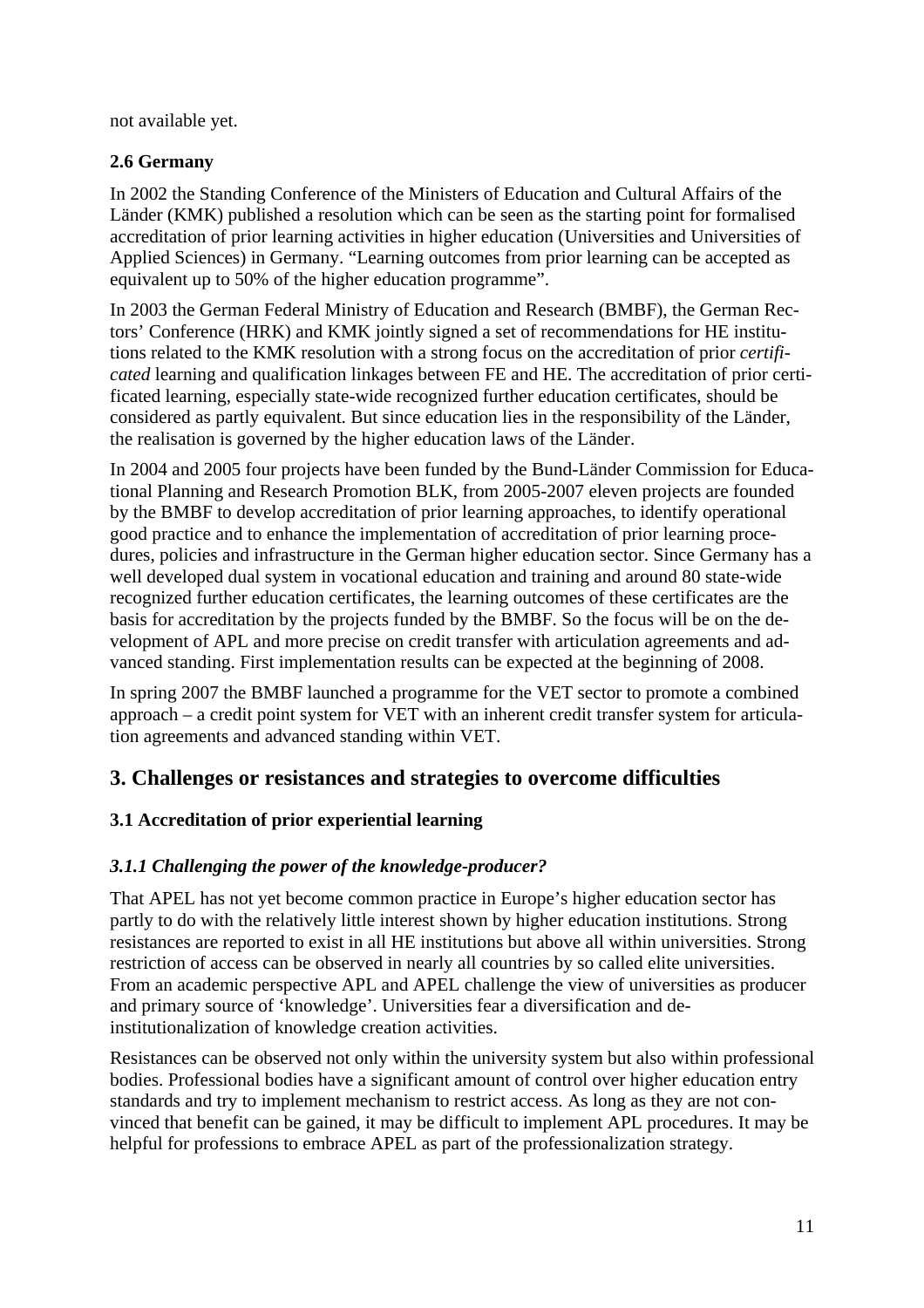#### *3.1.2 Need to professionalize APEL procedures*

As already mentioned above, reports on APEL in England and Scotland show, that APEL activity are either limited in practice or take place at such an informal level that it is almost impossible to monitor it. Up to the year 2000 the term APEL was very often used to describe the assessment and not accreditation. The very central exercise for *assessment* is to make experiential learning visible which means to depict self-reflexive objectivations of learner's experiences. This already is very challenging for the learner as well as for the tutor who supports the process. But for *accreditation* two bigger methodological steps have to be taken: to 'translate' the self-reflexive objectivations into learning outcomes and to relate these learning outcomes to the learning outcomes of a higher education study programme. It seems that these complex requirements were underestimated in the past. To overcome the problems associated with the 'translation' e.g. in France APEL Guidance and Counselling was increased which led to the birth of a new profession APEL adviser. Professional networking strategies were developed; advisor's roles and functions were reflected and led to the professionalization of advisor's central approaches. In the UK criteria and approaches to assessment of experiential learning were professionalized, academic standards were developed and combined with quality assurance standards. However, within the scientific community APEL raises some difficult philosophical questions like: when can learning be perceived as being equivalent?

## *3.1.3 Separated Worlds between VET and HE*

The two sectors, VET and HE, have been developed highly separated from each other in most countries and strongly related to this segregation a long tradition of separated EU approaches to education and training policies has to be noticed, which still shows its effects. Since the instruments to identify and assess learning in VET and HE could be similar, it's surprising that there is little share of instruments or results; Leonardo-Project VPL-model and CEDE-FOP-results seem to be relatively unknown in HE and vice versa the Socrates-Projects in VET.

The effect is that vocational approaches like VPL and higher education procedures like APEL create their own versions of officially recommended and tradeable knowledge. Even in countries with a National credit transfer system the credit transfer is very often only limited to the same levels. Significant barriers remain to trade VPL results to higher education since fundamental differences in assessment framework seem to exist.

#### *3.1.4 APEL as an approach to include non-traditional students and ethnic minorities?*

The need for social inclusion and the improvement of employment opportunities were seen as the main drivers behind widening access to HE at the beginning. While APEL has its roots in the widening participation agenda, in the UK and Netherlands the most significant growth and success has been in continuing professional development. Professional experience related to a specific qualification is the most common form of learning experience in APEL claims. In England, the earlier interest in APEL within further education seems to have diminished considerably. A five-country report shows that none of the countries seems to have attracted many ethnic minority students.

Since APEL does not assess experience, but the learning gained from experience there is a translation process involved in the approach. The main tool *portfolio* is strongly based on writing. The translation always involves two 'texts', the source 'text' – portfolio – and the target 'text' – the learning outcomes of the course or module. It also involves concepts of perceiving the world. Good knowledge of the language, the cultural, institutional and professional concepts are necessary. On top of this the assessment procedures are time consuming. Switzerland reported for VPL procedures in VET that around 80 hours were needed by the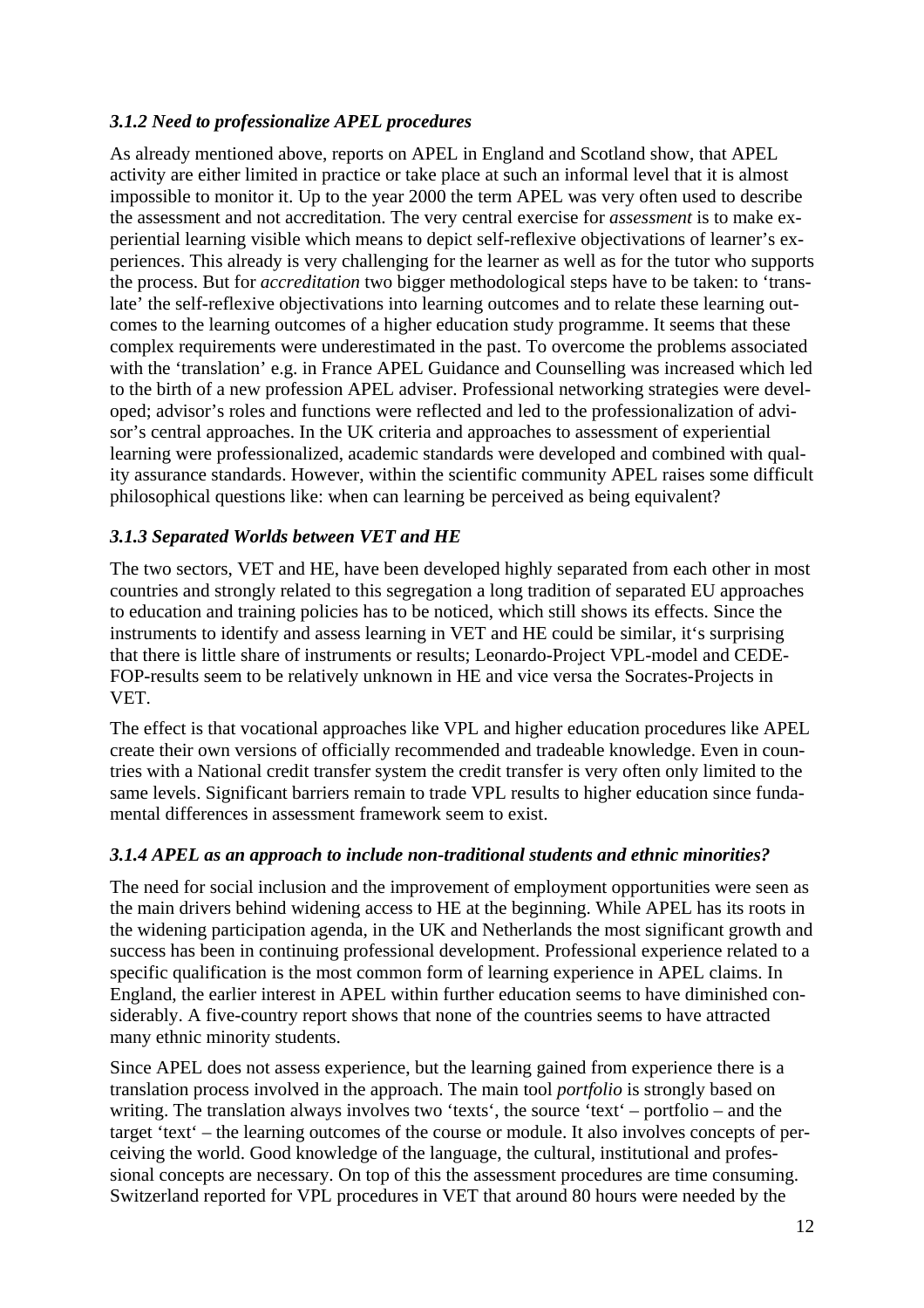claimers to prepare the portfolio. This seems to be a big barrier for claimers belonging to ethnic minorities as well as for non-traditional students.

## **3.2 Work-based Learning**

From an academic perspective the work-based learning approach challenges even more the view of universities as producer and primary source of 'knowledge'. The EU program "Developing European Work Based Learning Approaches and Methods" (DEWBLAM) contributes to the creation of knowledge, knowledge transfer and knowledge-dissemination about WBL, but additional national funding is important for better implementation.

On a National Level an increase of acceptance could be gained a) through the assessment of learning outcomes relating to the descriptors underlying the National qualifications framework and b) the integration of WBL within specific missions or standards of the HE institution. This could be e.g. the concept of knowledge transfer, response to market demands or/and through encouraging applications from under-represented groups in higher education.

Research is required to increase the understanding of work-based learning, both in terms of developing partnerships with employers to maximise knowledge creation and of establishing methods to observe how people learn in the workplace. Research also is required to build a better understanding of the pedagogy of WBL and the potentials between degrees stemming from formal programmes compared to WBL.

## **3.3 Structured credit transfer and qualification linkages**

If we talk about challenges and resistances, we have to keep in mind that the main political priority is on the accreditation of experiential learning. Despite the fact that the Memorandum on Lifelong Learning by the European Commission an other EU declarations talks about prior **and** experiential learning, there is no evidence that EU programmes focus on or give incentives to strengthen structured credit transfer or formalised qualification linkages between VET and HE. For EU countries with well developed VET systems the approach of structured credit transfer can be seen as a promising way. So the biggest challenge for this approach is that there is no data and research available for countries of the Europe Union. Best models of best practice are as mentioned above Australia and British Columbia in Canada.

## **3.4 Gap between policy and practice in Lifelong Learning in Europe**

Very few European countries have a clear strategy for lifelong learning. This gap between policy and practice effects the implementation of APEL and APCL. This gap is recognized by the European Commission since they concluded in 2003 that little or no legislation appears specifically on Lifelong Learning as such. For this reason the strategy of formal recognition of competences regardless of how and where they have been acquired has to be strengthened as well as the necessity to implement systems for guidance to support all citizens to reflect on learning and create biographical reflexivity for learning pathways.

## **4. The contribution of National Qualifications Framework (NQF) and a credit system for the implementation of prior learning accreditation**

## **4.1 Can NQFs increase claims for prior learning assessments?**

National Qualifications Frameworks are generally seen as important instruments for integration, access and equivalency. Further more it is highlighted that NQF developments are accompanied by strengthening the discourse on competence models. This debate leads to a greater awareness of the relevance of learning outcome descriptions. The change from input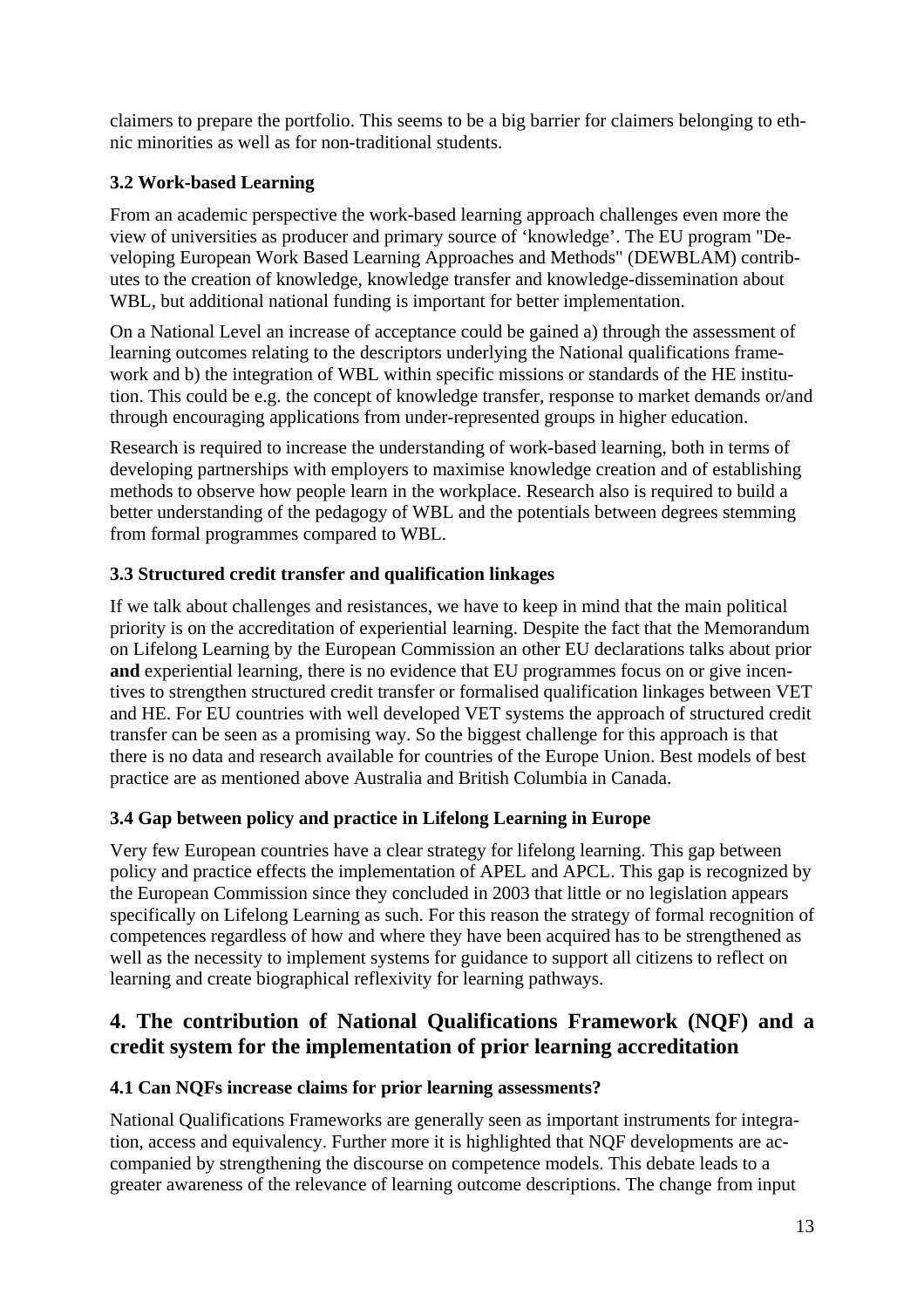to outcome models is the basis for increasing the validity of equivalences in learning outcome assessments.

NQF is the very basis to relate qualifications and levels to each other, which makes the accreditation of certificated learning much easier. Scotland, e.g., reports a much easier implementation of APEL since *The Scottish Credit and Qualifications Framework (SCQF)* was launched and since the SCQF levels 8 and 11 are provided for the Scottish Vocational Qualifications and for Higher Education.

In Ireland the National Framework of Qualifications, launched in 2003, forms the basis of a flexible and integrated system for all sectors. As an important part of NQF in 2006 the *Principles and Operational Guidelines for the Recognition of Prior Learning (RPL) in Further and Higher Education and Training* were launched, which build up a system and accomplish the NFQ as a tool.

The Netherlands sees a strong relationship between the International Credential Evaluation (ICE) and Prior Learning Assessments and Recognition. Austria, which has not implemented APL or APEL yet, stated that the development of a national qualifications framework will be an important prerequisite for official recognition and validation in higher education.

Experts expect the development of the *EQF for Lifelong Learning* to have a profound effect on all educational providers by forming the context for the recognition of formal, informal and non-formal education. Optimists create the vision that in future it will be increasingly easy for learning to be nationally and internationally recognised wherever it takes place (Adam, 2005, p 45). The value depends on the weakness or strength of the relation between the European Qualifications Framework for Higher Education, which is already developed and the *EQF for Lifelong Learning*.

For the work-based learning approach the hypothesis is put forward, that a coherent system of learning outcome descriptions, as it is represented in NQFs, is an essential requirement for a successful implementation of WBL.

#### **4.2 Contribution of a Credit transfer System**

Main study findings referring to the general question of the impact of credit-based systems on learning come to the conclusion that they make a great contribution to a more inclusive learning culture since they are attractive to non-traditional participants. Not the credit-based system per se is the valuable instrument but the way by which the qualifications or courses are modularised and offered in a flexible manner.

"Credit-based learning systems have been designed to overcome barriers to people taking part in learning. They promote a culture of achievement since each small step in learning is rewarded. The systems are very flexible as credits can be accumulated in different ways for different purposes" (Davies et al., 2000, p 1).

The main aspect stressed in the quotation is flexibility through accumulation of credits. As the higher education area shows, a credit system can function not only as accumulation but also as transfer system. Credit transfer recognises previous learning undertaken at one institution or provider as being equivalent to the learning undertaken at another institution or provider. Credit transfer may be granted for individual modules, subjects and/or units of competency, or in some cases for whole courses or qualifications which are deemed to be equivalent.

Credit-based systems and modularisation are said to be important 'drivers' for APL procedures, but the failure to create an integrated European credit system is seen as an impediment to increase transitions between VET and HE. As long as there is not a common understanding of the underlying concepts of 'credit', neither NQF nor EQF will function as a smooth credit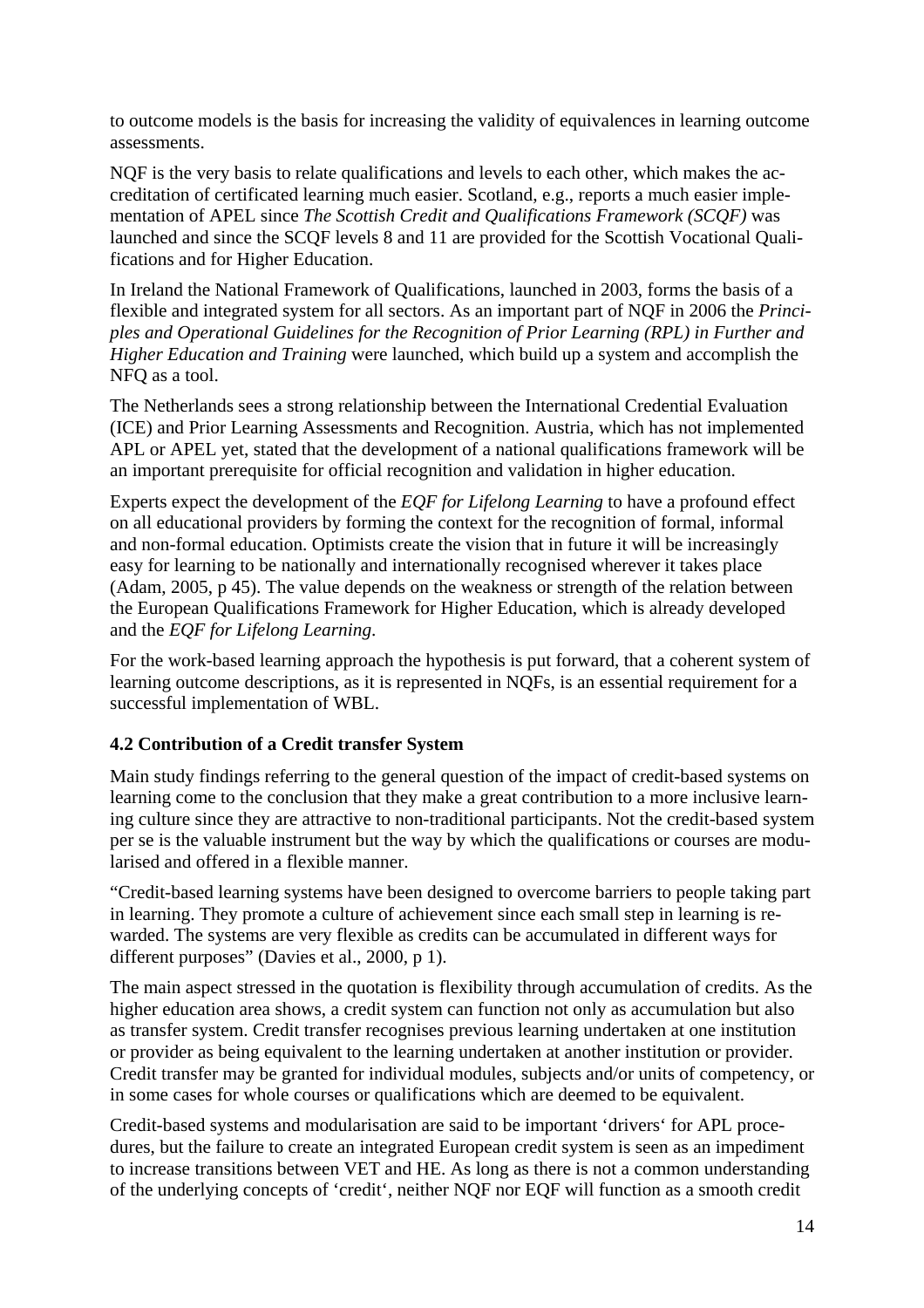transfer system between VET and HE. It will again be necessary to assess the learning outcome equivalences, which is a difficult and time consuming process.

## **5. Visible effects in Europe through implementation of APL for intersectoral credit transfer**

Given the heterogeneous situation in Europe and the fact that only France and the UK have long term experience with intersectoral approaches on prior learning accreditation it may be a bit pretentious to talk about visible effects in terms of quantity. Still only a few percent of higher education students get access or advanced standing in HE institutions via APL routes.

But given the aims connected with APL and the polyvalent importance of the concept, qualitative effects and dimensions – hopefully clearly visible in the future – are worth being put forward.

#### **5.1 Increasing professionalization of APL**

- The understanding of portfolio as an important tool increased. A methodological basis is developed which is available and can be shared by APEL advisor.
- There is an increasing understanding how the learning outcome description relate to the step to identify learning outcome equivalences.
- Process models are developed, describing the most important processes, e.g. identification of learning outcomes, documentary proof, implementation process in institutions, information & guidance, and quality assurance.
- Quality assurance guidelines on the accreditation of prior learning or higher education are developed and can be shared.
- APEL Guidance and counselling knowledge is developed and assessed.

#### **5.2 Effects on Learning in HE in General**

- APEL is perceived as an approach which has the ability to revise the pedagogical practices and provision in higher education and is seen as a very challenging way for renewing continuing education and lifelong learning in higher education.
- APEL supports the concepts of biographical and reflective learning and is seen as very important for the self-esteem of the socially excluded.
- New concepts for teaching and learning with work experienced students and nontraditional students emerge. This will have an increasing value once lifelong learning is practiced. The above mentioned developments on advanced standing in Australia reflect the fact that the country is as world leader in lifelong learning with a high level of mature age students and the highest number of over forties participating in vocational education and training as well as higher education.

#### **5.3 Key for knowledge transfer between the world of work and education**

- Running APL and particularly WBL is seen as an excellent opportunity to increase the dialogue with companies, with non profit organisations and with individual learners. The approaches can be seen as eye-opener for the question, which of the learning outcomes are important for all students.
- It increases the awareness about the role of the labour market, on the one hand offering employees the chance to develop competences and by re-integrating the qualifications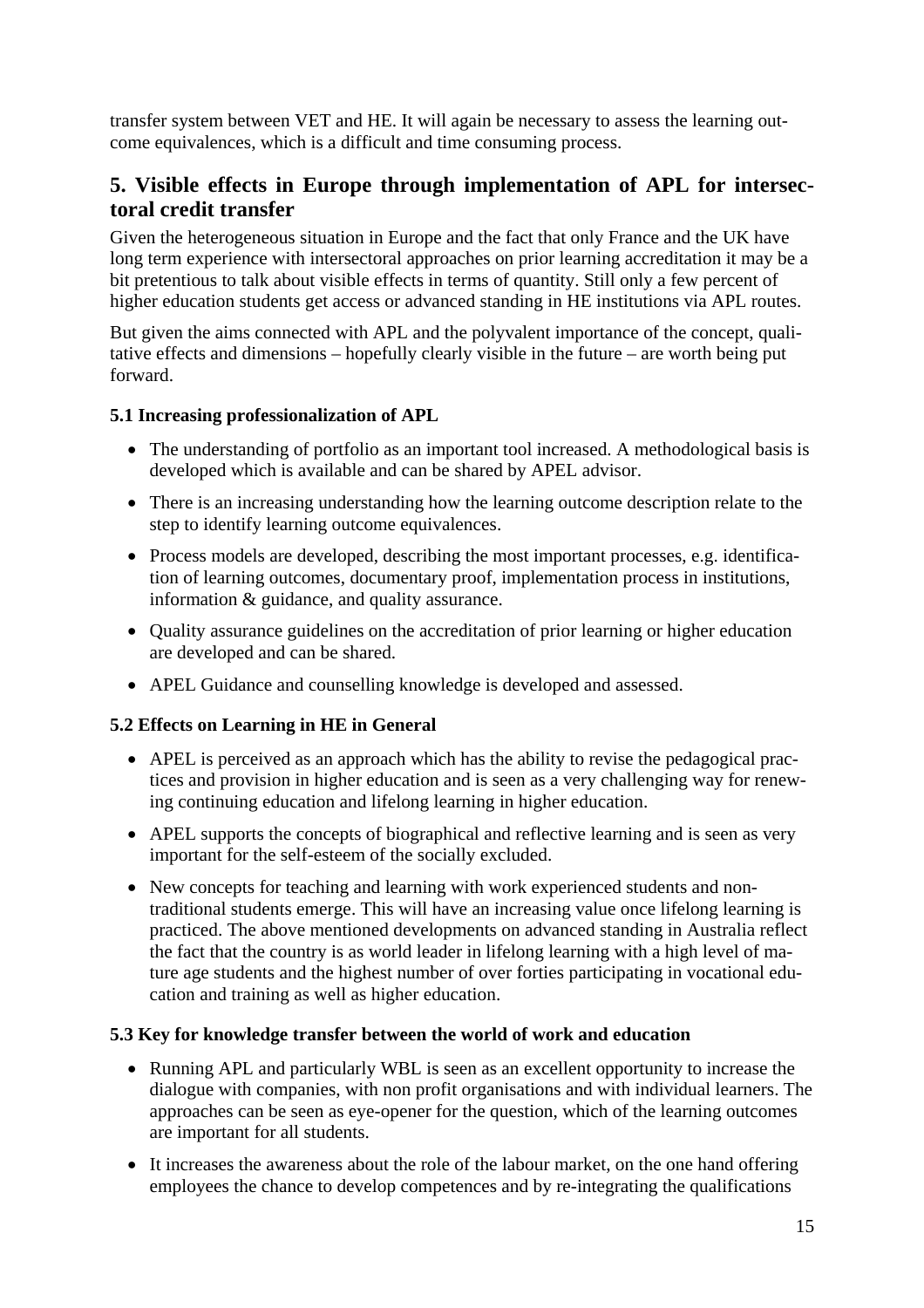stemming from WBL or APEL.

• All approaches have the capacity to increase the knowledge transfer between education sectors, the 'world of work' and Higher Education and will contribute significantly to the permeability in education, vocational training and further education.

## **Selected Sources:**

#### **Chapter 1: Aims and concepts**

http://www.bologna-berlin2003.de/pdf/MemorandumEng.pdf

http://www.bologna-berlin2003.de/pdf/Communique1.pdf

http://ec.europa.eu/education/policies/2010/doc/validation2004\_en.pdf (Draft conclusions of the EU on the identification and validation of non-formal and informal learning)

http://communities.trainingvillage.gr/nfl/ (CEDEFOP page on non-formal and informal learning)

http://www.ecotec.com/europeaninventory/ (European Inventory on validation of non-formal and informal learning)

http://www.unesco.org/education/uie/pdf/recognitiondraftsynthesis.pdf (synthesis draft report on the Recognition, Validation and Certification of non-formal and informal learning)

http://www.infed.org (encyclopaedia of informal education)

http://www.eua.be/fileadmin/user\_upload/files/EUA1\_documents/TrendsIV\_FINAL.1117012 084971.pdf (Survey on APEL in HE conducted by the European University Association)

http://www.heacademy.ac.uk/research/WBL.pdf (Final report on the 2006 'state of play' of work-based learning in higher education (HE) in the UK).

http://www.eform.it/dewblam/dewblamuk.php

*British Columbia Council on Admission and Transfer* (2003): Principles and Guidelines for Transfer. In: http://www.bccat.bc.ca/articulation/principles.cfm

*CEDEFOP (*2004): Getting to work on lifelong learning: policy, practice and partnership. Summary conference report. Luxembourg Office for Official Publication on the European Communities.

*Commonwealth Department of Education, Science & Training* (2003): Varieties of Learning. The interface between higher education and vocational education and training. In: http://www.backingaustraliasfuture.gov.au/publications/varieties\_of\_learning/varieties\_of\_lea rning.pdf

*Colardyn, Danielle and Jens Bjornavold* (2004): Validation of Formal, Non-Formal and Informal Learning: Policy and Practices in EU Member States. In: European Journal of Education 39 (1): 69 ff.

*Duvekot, Ruud, Kees Schuur and Jos Paulusse* (Ed.) (2005): The unfinished story of VPL. Valuation and Validation of Prior Learning in Europe's Learning Culture. Utrecht: Foundation EC – VPL & Kenniscentrum EVC.

*McLernon, T. and D. Hughes* (2004): Academic accreditation of work-based learning in the construction environment. In: Industry and Higher Education *18* (2): 111-120.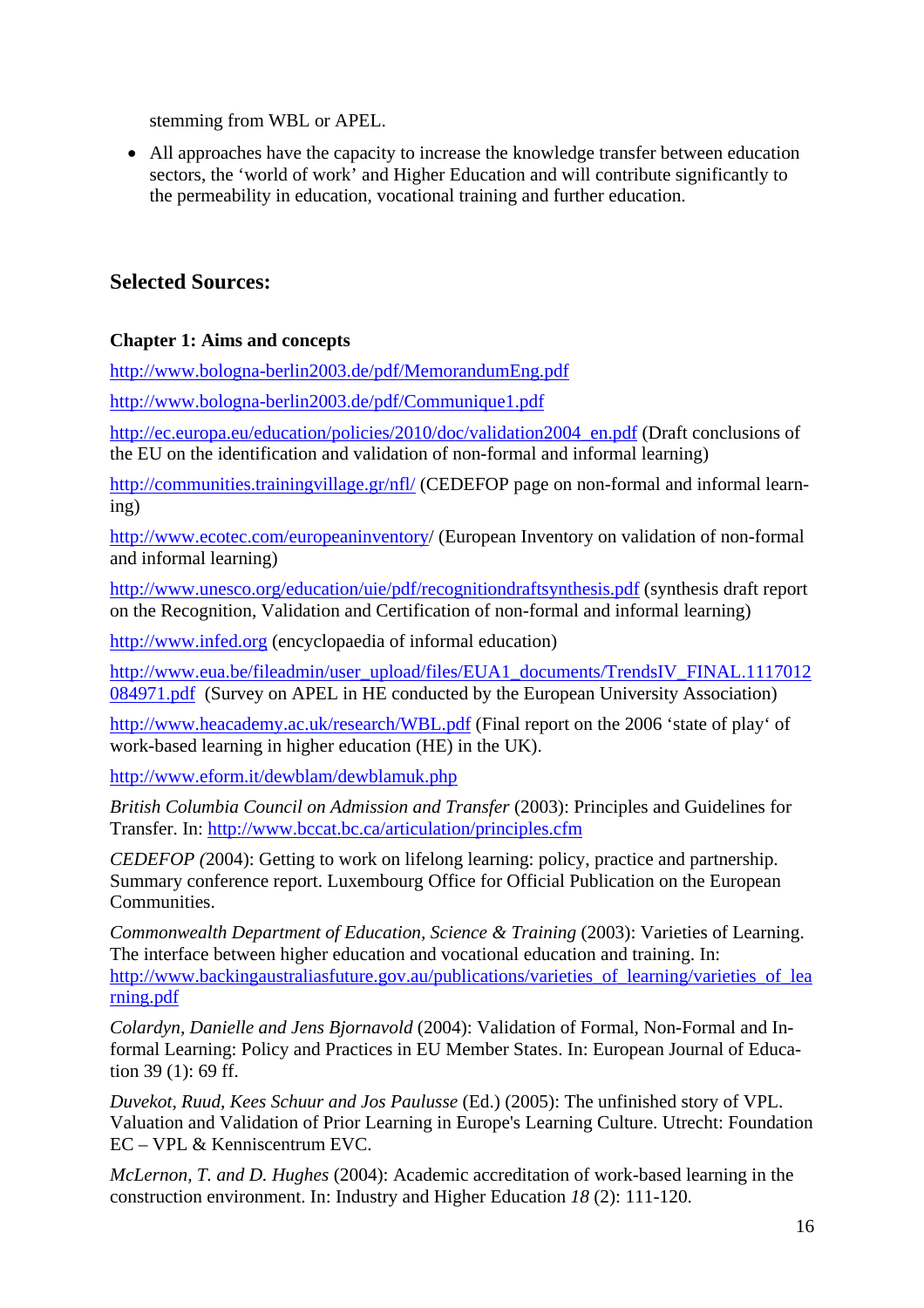*Raffe, D.* (2005): Bringing Academic Education and Vocational Training closer together. http://www.ces.ed.ac.uk/IUS/IUS\_papers/IUSWP5.pdf

*Reichert, Sybille and Christian Tauch* (2005): Trends IV: European Universities Implementing Bologna

#### **Chapter 2: Approaches in EU member states**

*http://www.bologna-bergen2005.no/ (National Reports)* 

*Cleary, Paula, Ruth Whittaker, Jim Gallacher, u. a.* (2002): Social Inclusion through APEL: the Learners' Perspective. Comparative Report In: http://crll.gcal.ac.uk/SOCRATESSite/ComparativeReport.pdf

*Gallacher, Jim and Michel Feutrie* (2003): Recognising and accrediting informal and nonformal learning in Higher Education: An analysis of the issues from a study of France and Scotland. In: European Journal of Education *38* (1): 71-84.

*Davies, Pat* (2006): REFINE: Recognising Formal, Informal and Non-formal Education. Final Project Report and VALIDPASS Proposal. In: http://www.eucen.org/REFINE/CountryFinalReports/PATRefineFinalFullReportandProposalt oEC.pdf

*Duvekot, Ruud, Kees Schuur and Jos Paulusse* (Ed.) (2005): The unfinished story of VPL. Valuation and Validation of Prior Learning in Europe's Learning Culture. Utrecht: Foundation EC-VPL & Kenniscentrum EVC.

*Merrifield, J., D. McIntyere and R. Osaigbovo* (2000): Mapping APEL: Accreditation of Prior Experiential Learning in English Higher Education Institutions. London: Learning from experience trust. http://www.dfes.gov.uk/dfee/heqe/let\_final.htm

*Singh, Madhu* (2005): Recognition, Validation and Certification of Informal and Non-formal Learning (Draft Synthesis Report). UNESCO Institute for Education http://www.unesco.org/education/uie/pdf/recognitiondraftsynthesis.pdf

*Storan, John* (1999): AP(E)L and Lifelong Learning: a comparative analysis from the UK context. In: Alheit, Peter and Dorothea Piening (Ed.): Assessment of prior experiential learning as key to lifelong learning. Bremen: University of Bremen.

#### **Chapter 3: Challenges**

*Davison, Trevor* (1997): "Equivalence" and the Recognition of Prior Learning in Universities. PES-Yearbook. Central Queensland University. *2006*: 9.

*Learning from Experience Trust* (2000): Mapping APEL: Accreditation of Prior Experiential Learning in English Higher Education Institutions. In: http://www.dfes.gov.uk/dfee/heqe/let\_final.htm

*Stuart, Mary* (2001/2002): Standards, standards, standards: the unintended consequences of widening participation? In: Journal of Access and Credit Studies 3 (2).

*Nixon, Iain, Kevyn Smith, Rob Stafford, et al.* (2006): Work-based learning: illuminating the higher education landscape. Final report. York: Higher Education Academy: 85.